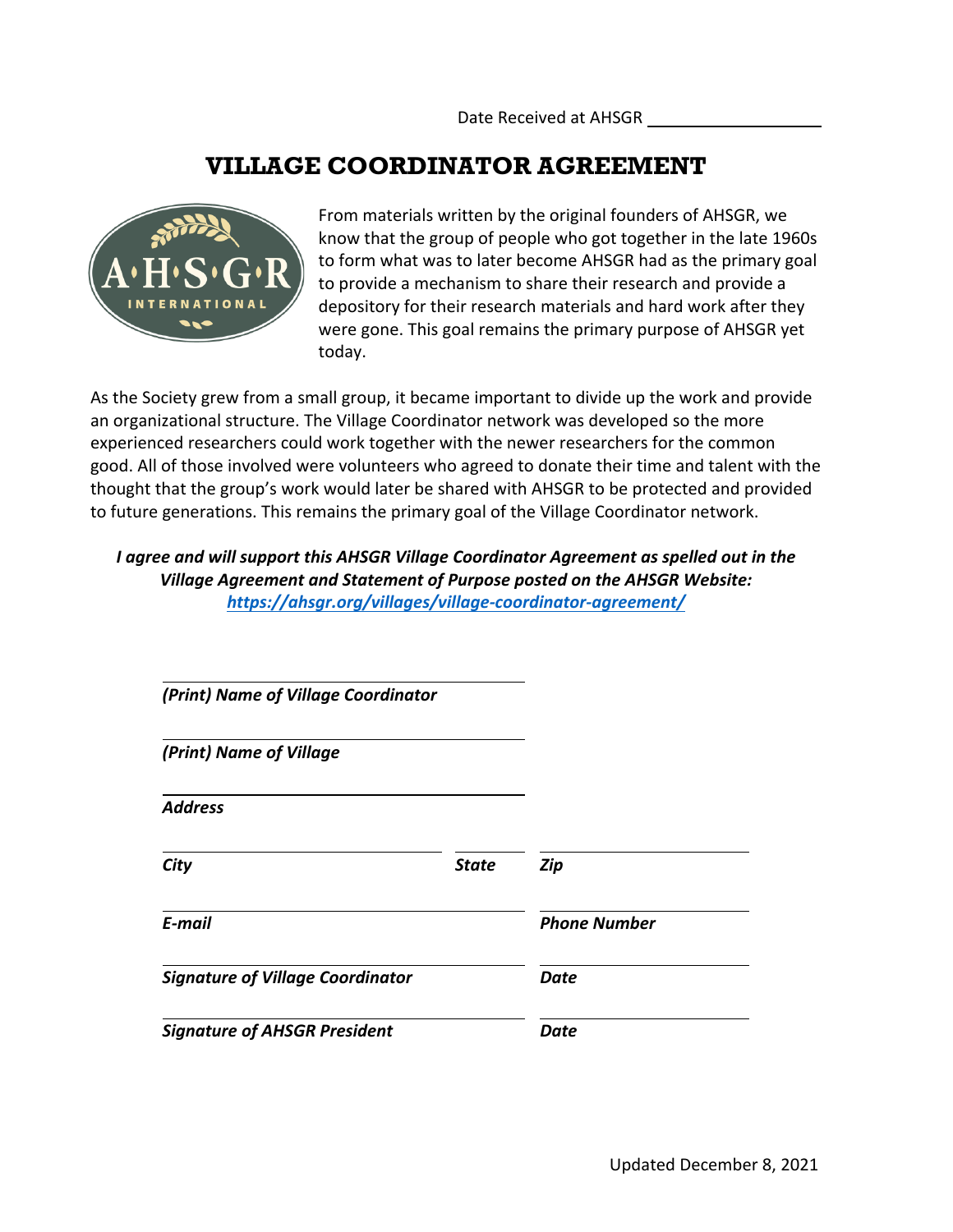From materials written by the original founders of AHSGR, we know that the group of people who got together in the late 1960s to form what was to later become AHSGR had as the primary goal to provide a mechanism to to share their research and provide a depository for their research materials and hard work after they were gone. This goal remains the primary purpose of AHSGR yet today.

As the Society grew from a small group, it became important to divide up the work and provide anorganizational structure. The Village Coordinator network was developed so the more experiencedresearchers could work together with the newer researchers for the common good. All of those involved were volunteers who agreed to donate their time and talent with the thought that the group's work would later be shared with AHSGR to be protected and provided to future generations. This remains the primary goal of the Village Coordinator network.

#### Role and Responsibilities of an AHSGR Village Coordinator (VC) to Researchers and to AHSGR:

- **Serve as focal point** for research, information and knowledge about the village.
- **Coordinate research** for the village among interested persons.
- **Respond to inquiries** for AHSGR members, non-members, and researchers interested in the village.
- **Develop a succession plan** for the work that has been done and the data that has been accumulated for the village. In other words, who will receive your data when you retire the position or die? Your family should be aware of your plan and if no follow on VC is named, the information should be forwarded to AHSGR (at AHSGR's expense) to help the next person who volunteers to take your position.
- **Serve as a representative of AHSGR** when contacted by a non-member. Answer their questions to the extent you can but also inform them about the Society and encourage them to become a member. Give them the address of AHSGR's website, where to find membership information, and direct them to our online store.
- **Share information with AHSGR** that have in your files and database. VCs often spend a considerable amount of their own funds to obtain village-related data, so merely giving a copy to AHSGR may not be enough. Your files should eventually be transferred to AHSGR for safekeeping, or to a replacement coordinator when you no longer have use for them. One method to let AHSGR and persons who are interested in your village know what is in your files is to send an annotated list or bibliography (including your contact information) of information you have to AHSGR for placement in your Village File. This information is copied to the Village File Inventory that can be searched from the AHSGR website.
- **Remember you are often the first contact for the Society** a non-member has. Make a good first impression.
- **Share your ideas** that have worked for you with the VC community. The VC Mail List is a useful tool to do this and learn new methods and share successes.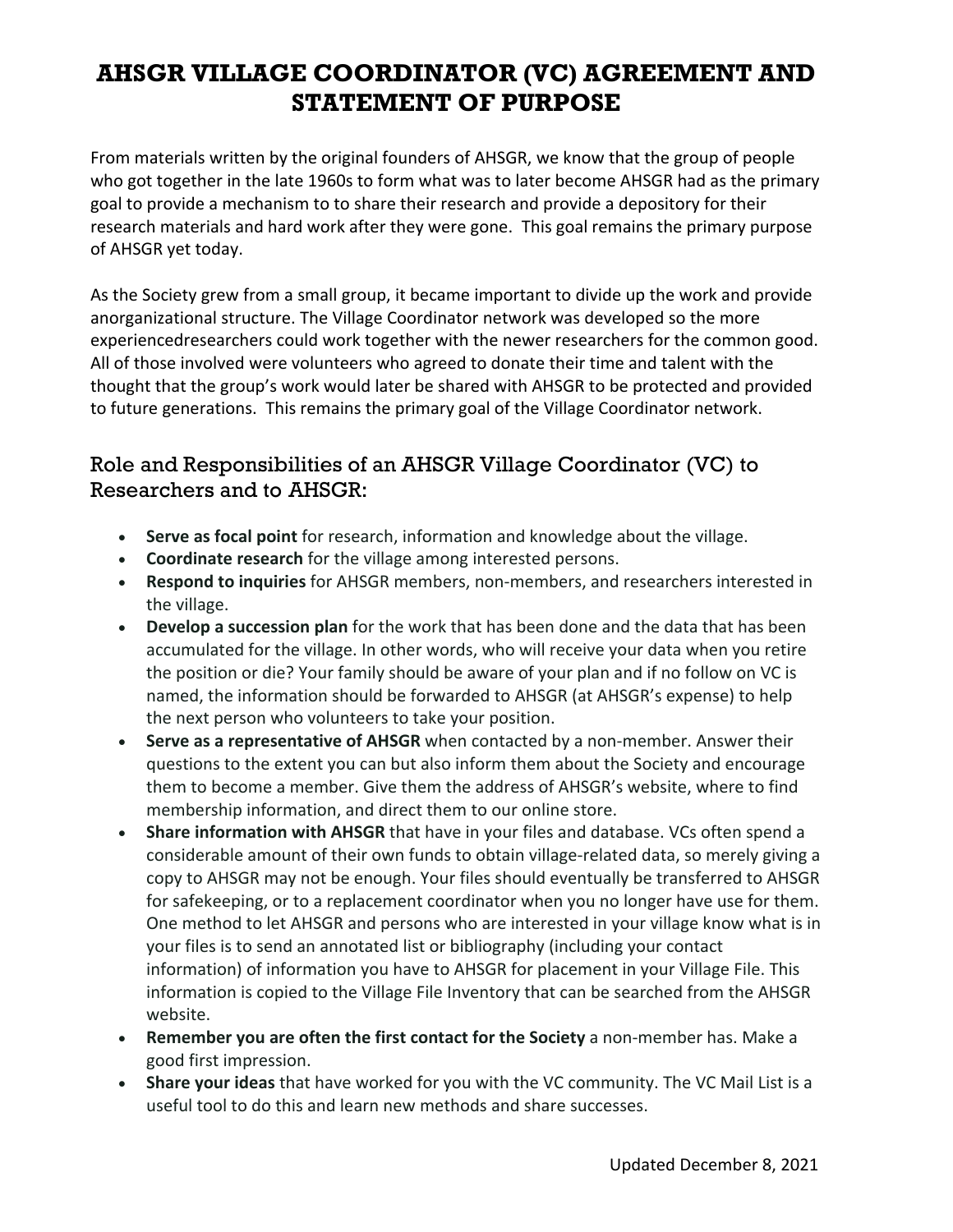- **Prepare and submit an annual report** to the VC Reports Editor describing what occurred for the village or new information that has been learned or obtained. A 'call' for submittal of the annual report will be made by the VC Reports Editor, typically in October, with a request that reports are to be submitted prior to the end of November.
- **Prepare and submit your family history information**, preferably in a GEDCOM file. Paper records are OK.
- **Remember to submit your yearly AHSGR dues** if you are not a Life Member. Your membership must remain active in order to be a VC for the Society.
- **Attend the annual conventions** as often as possible, as many of the new members are eager to meet you. You might be surprised to find the high degree of esteem in which you are held!
- **Developing and maintaining a village website is encouraged** but not required. You may enlist others to develop and maintain the site if you have time limitations or lack the skills.
- **Assist in identifying and establishing a chair** (or co-chair) for the Village Coordinators.

#### Role and Responsibilities of the AHSGR

The Headquarters and Board of Directors are to provide resources for Village Coordinator support. Staffing levels and budget constraints limit the amount of research and records maintenance that Headquarters can actually perform. In these areas, the contribution of the Village Coordinator is invaluable.

The Board, with assistance from Headquarters staff, maintains several support activities for the Village Coordinators. See a complete list of AHSGR Board Members: https://ahsgr.org/about/boards/

- Village Coordinator Program oversight and support are assigned to the Ancestral Records and Genealogy (ARG) Committee.
	- o The committee is responsible for maintaining an active program.
	- o The Village Coordinator chair (or chairs) report to the ARG Committee and if not a member of the Board of Directors, are considered to be non-board members of that committee.
- Appoint a Village Coordinator Liaison from the Board members to serve as the primary contact between the Board and the VC community.
- Establish policies and procedures for the Village Coordinator program and keep them current as conditions change.
- The ARG Committee is responsible for the identification and acquisition of records within the former Russian Republic. They are to share record availability information with the Village Coordinators during the VC meeting held at the AHSGR Annual Convention (https://ahsgr.org/convention/) and by using the VC mail list during the period between conventions.
- Maintain electronic databases to support Village Coordinator activities, including:
	- o The AHSGR Genealogy database of known family information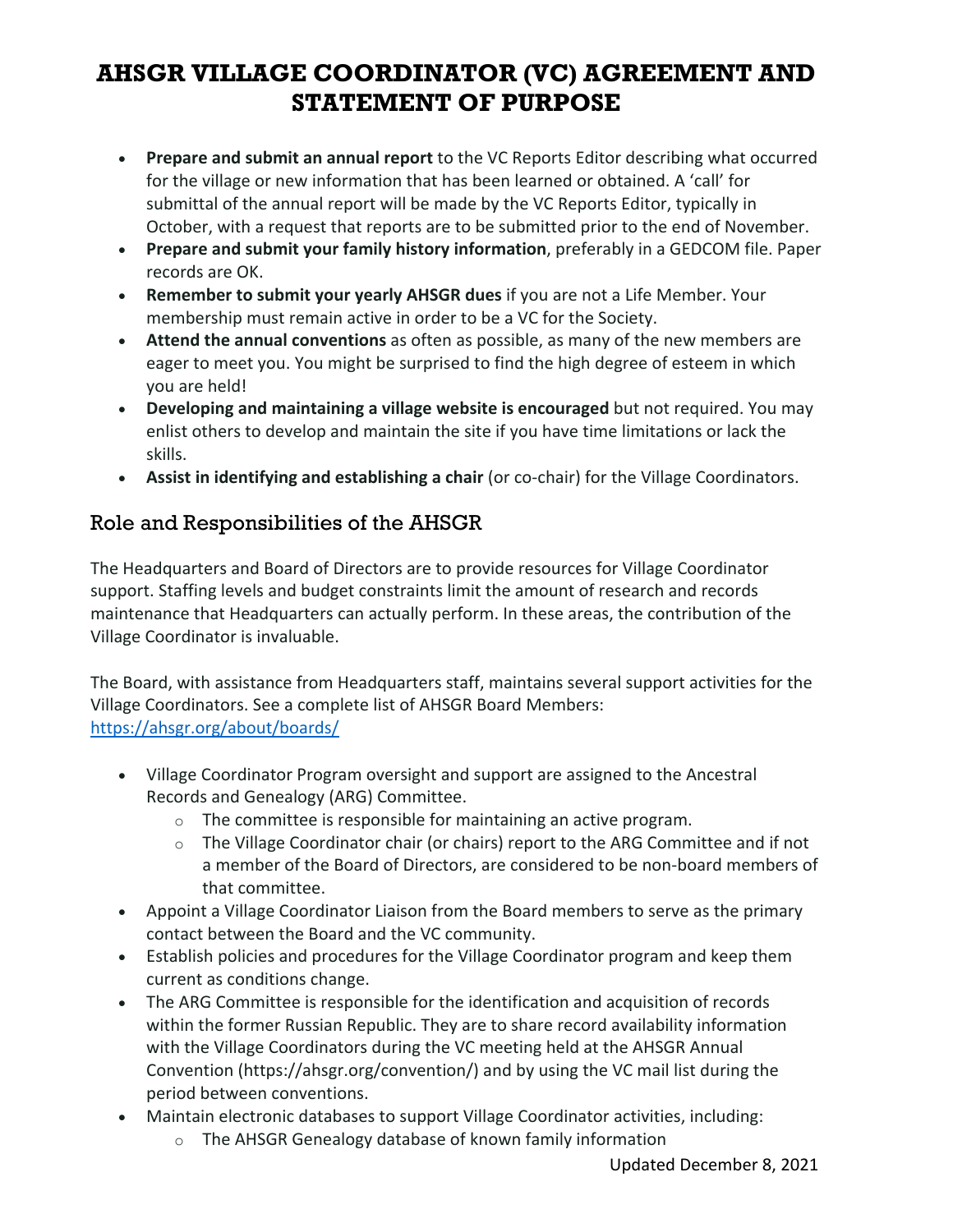- o An annual report will be provided for information on persons born, married or deceased in a particular village
- $\circ$  A membership database that includes possible search capabilities for surnames and village data that can be provided to the Village Coordinators. An annual report will be provided, if requested, identifying members and their surname interests for a village.
- o A website
- o A Village Coordinator mail list
- Send to the appropriate VC the name and address of any non-member who makes an inquiry about a village.
- Send to the appropriate VC a copy of new member data that includes a reference to a village. The AHSGR *Newsletter* may alert the VC about a new member, but if the member sends family history data to AHSGR a copy will be sent to the VC.
- Maintain the Village Files in the Library and ensure the contents are described when a search is performed on the AHSGR web site
- Inform all VC about additions made to the Village Files.
- Encourage members to donate family research data, stories and genealogies to be included in the already extensive surname collection in the library.
- Maintain a lending program through Interlibrary Loan to make materials available to Village Coordinators and membership at large.
- Respond to requests made by VC for copies of material using the guidelines established by the ARG Committee and Board of Directors. Village Coordinators are provided materials at reduced rates.
- Retain village files obtained from retired VC when a replacement VC is not immediately available. Make this information available, at AHSGR's expense, to the replacement VC.
- Pay for copy costs and shipping/postage of the material from a retired or deceased VC data when there is no replacement VC immediately available.
- Offer to pay shipping costs of the data from a retired or deceased VC when a replacement VC has been identified but there is a question about how the material will be shipped to the replacement VC.
- Maintain an active "Requests from Abroad" program to correspond with those contacting AHSGR from countries outside of North America. All requests and related correspondence are kept on permanent file.
- Publish CLUES on a periodic basis to share surnames and village information. New members' surnames and village information will be published in the *Newsletter* between issues of CLUES.
- Publish materials to support the overall initiatives of the ARG Committee and Village Coordinators, including:
	- o Census lists
	- o Indexes
	- o Books of historical and genealogical interest
	- o Surname charts (Most of the charts in the Library are from the Volga region but the Society welcomes surname charts from any and all regions for our heritage).